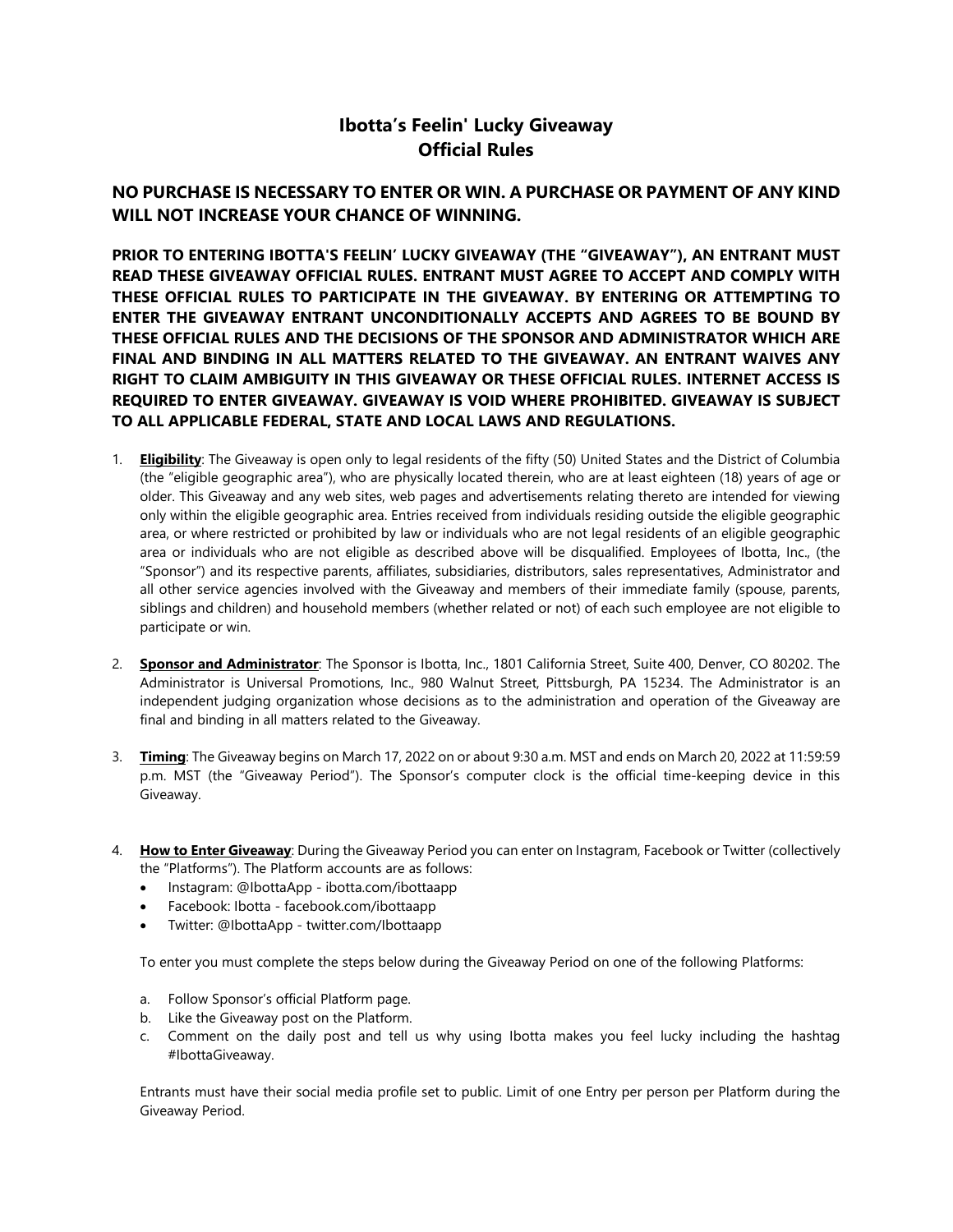- 5. **Entry Screening, Entrant Verification and Restrictions:** Sponsor and Administrator reserve the right to screen entries, and in their sole discretion Sponsor and Administrator reserve the right to disqualify and remove any Entry that fails to adhere to these Official Rules. Neither Sponsor nor Administrator are obligated to notify Entrants of their actions to remove or disqualify any Entry. Entrants agree if his or her Entry is contested in any manner for any reason whatsoever, Sponsor or Administrator may disqualify that Entry and discontinue use without notification and Entrants agree if any Entry is contested in any manner for any reason whatsoever, Entrants will not contest the decision of Sponsor or Administrator and that such decision shall be final. All Entries and Entrants are subject to verification as it relates to this Giveaway, at any time and for any reason. The Sponsor and Administrator reserve the right, in their sole and absolute discretion, to require proof of compliance with these Official Rules, including without limitation, proof of identity or eligibility. Entrants are not permitted to use another person's identity, Platform account to enter the Giveaway. If a person is found using another person's identity, or Platform account he or she will be disqualified and ineligible to claim any prize.
- 6. **Non Capture of Entry and Entry Errors:** In the event that for any reason whatsoever an Entrant's entry, or any portion thereof, is not captured as a full submission in accordance with these Official Rules, whether through no fault of Entrant or otherwise, including but not limited to as a result of the effects of hackers or the failure of any electronic equipment, or human intervention, computer or cellular transmission, or network connections, any such attempted entry submissions will become null and void and Sponsor shall have no duty to advise Entrant, to allow Entrant to resubmit, or any liability for such failure in any respect; all of which Entrant hereby waives to the fullest extent permitted by applicable law. Specifically without limiting the generality of the foregoing, in addition Sponsor is not responsible for any lost, late, illegal, intercepted, incomplete, misdirected, damaged, destroyed, mutilated, or not received entries, or for errors, omissions, interruptions, deletions, defects, delays in operations, in transmissions of entries, nor is Sponsor or Administrator responsible for any individual who fails to successfully enter Giveaway. Proof of sending an entry will not be deemed to be proof of an entry submission, nor will it be deemed proof of receipt by Sponsor or Administrator.
- 7. **Drawings / Odds of Winning:** There will be a drawing on or about March 21, 2022 where three grand prize winners will be selected. Limit of one prize per person for the Giveaway. Odds of Winning will depend upon the number of eligible entries received during the Giveaway Period.
- 8. **Non-Authorized Means of Entry and Tampering:** An entry obtained outside of an authorized, legitimate channel of method of entry as described in these Official Rules will be disqualified from Giveaway. Entrants are not permitted to use any automated, macro, script, robotic or other system(s) or program(s) to enter or otherwise participate in or disrupt this Giveaway. If it is discovered by the Sponsor or Administrator (using any evidence or other information made available to or otherwise discovered by Sponsor or Administrator) that any person has attempted, or has used multiple names, identities, email addresses, Ibotta accounts or has used any automated, macro, script, robotic or other system(s) or program(s) to enter or otherwise participate in or disrupt this Giveaway; then he or she may be disqualified from the Giveaway in the sole and absolute discretion of the Sponsor or Administrator. The use of automated software or unauthorized computer programs to register for Sponsor's Giveaway is prohibited. Sponsor reserves the right to disqualify any person found or suspected of tampering with the entry process, or the operation of this Giveaway, or interferes with the proper entry of this Giveaway, or is acting in violation of these Official Rules, or is acting in a non-sportsmanlike or disruptive manner, or is acting with intent to annoy, abuse, threaten, or harass any other persons will be disqualified. **WARNING: ANY ATTEMPT BY AN INDIVIDUAL, WHETHER OR NOT AN ENTRANT, TO DELIBERATELY DAMAGE, DESTROY, TAMPER WITH OR VANDALIZE THIS GIVEAWAY OR INTERFERE WITH THE OPERATION OF THE GIVEAWAY, IS A VIOLATION OF CRIMINAL AND CIVIL LAWS AND SPONSOR RESERVES THE RIGHT TO SEEK DAMAGES AND DILIGENTLY PURSUE ALL REMEDIES AGAINST ANY SUCH INDIVIDUAL TO THE FULLEST EXTENT PERMITTED BY LAW**. Failure by the Sponsor or Administrator to enforce any provision of these Official Rules shall not constitute a waiver of that provision.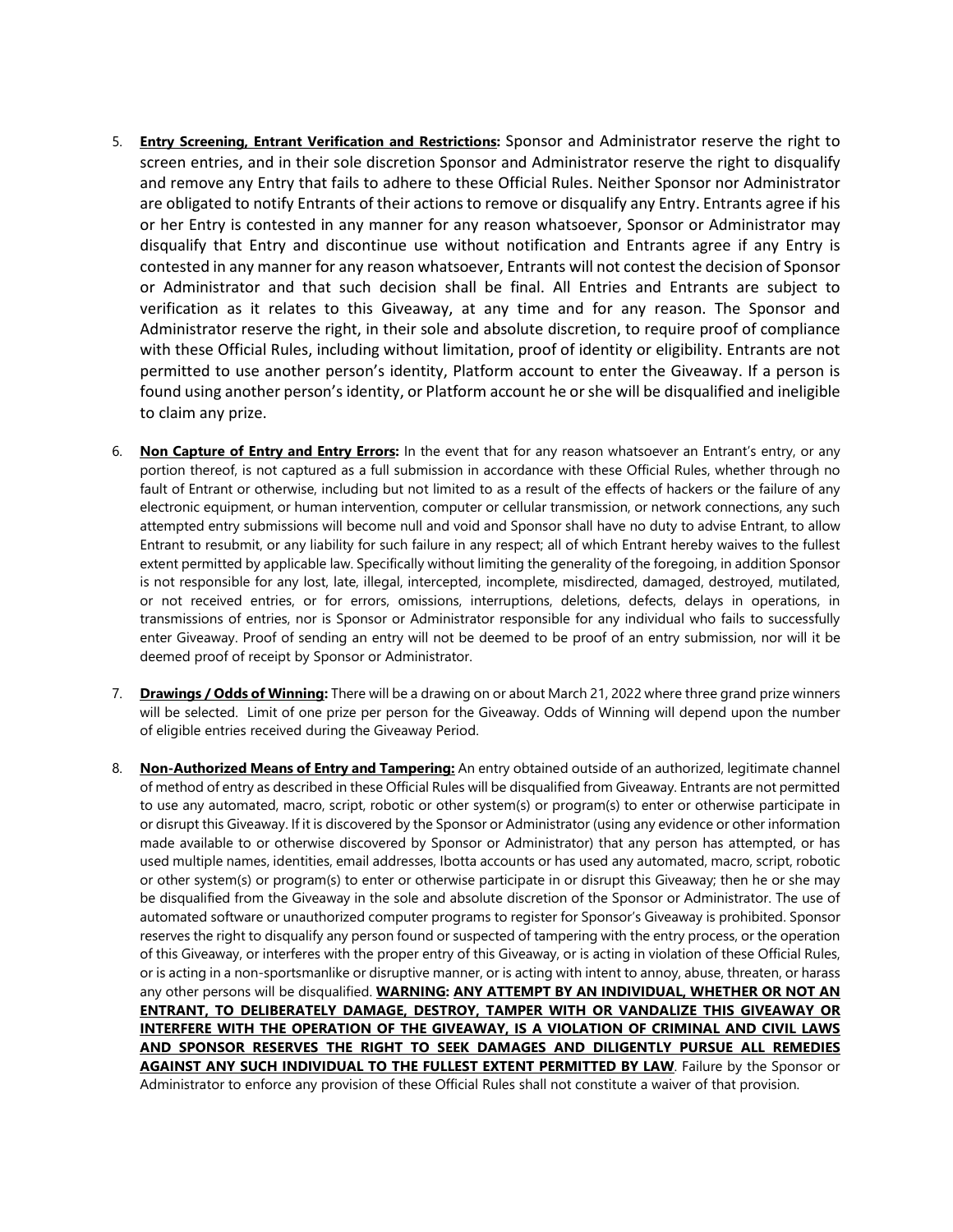- 9. **Additional Giveaway Entry Conditions:** Entrant grants to Sponsor, or any representative acting on behalf of Sponsor the right to use all information related to the Giveaway, for marketing purposes, administration of Giveaway, or any other purpose Sponsor believes may be of interest to Entrant about products and services offered by Sponsor, unless prohibited by law. Sponsor assumes no liability for any entries submitted into the Giveaway that violate these Official Rules. Sponsor is not responsible for any change in an Entrant's name, email address, Ibotta account, or the inability of a potential prize winner to receive notification by Sponsor. If for any reason whatsoever data is not available to contact a potential prize winner, his or her entry will become null and void and the potential prize winner will be disqualified from the Giveaway.
- 10. **Grand Prizes**: Three (3) grand prizes will be awarded. Each grand prize winner will receive five hundred dollars (\$500).

Prize winner agrees and acknowledges they will assume sole responsibility for all costs associated with the prize. Prize winner must accept the prize being awarded or prize may be forfeited and may be awarded to an alternate prize winner. Terms and conditions apply to claiming a prize. Prize is non-transferable in whole or in part except at the discretion of the Sponsor. Prize winner shall bear all risk of loss or damage to prize upon being awarded and Sponsor does not have any obligation or responsibility to replace prize if lost, damaged or stolen. No substitution or cash redemption. Sponsor reserves the right, to substitute a prize (or component thereof) of equal or greater value due to prize unavailability for any reason whatsoever. Sponsor is not responsible for any fees, costs, or additional charges that may result from an Entrant or prize winner participating in the Giveaway or being awarded and receiving and using a prize. Any difference between the stated ARV and the actual prize value will not be provided to the respective prize winner.

- 11. **Potential Prize Winner Notification and Entry Disqualifications**: Prize winner will be considered to be potential prize winner until Administrator confirms his or her prize winner status. Entrant grants Sponsor the ability in its sole discretion to announce the names or any identifiable information of an Entrant/potential prize winner on its Website, or in any other form of public communication. Administrator will notify the potential prize winners by Direct Message ("DM") on the Platform. DM will come from @ibottaapp and include instructions from Administrator that potential prize winner must complete before he or she can be declared a prize winner and eligible to claim a prize. In the event a potential prize winner fails to adhere to DM instructions given by Sponsor or Administrator, the potential prize winner may be disqualified from the Giveaway and ineligible to claim a prize or receive any type of compensation. In Sponsor's or Administrator's sole discretion, a selected entry of the potential prize winner will be disqualified from the Giveaway if he or she: a) is unreachable or unresponsive to notification or attempted notification within 3 days of notification sent, unless another timeframe is stated in the notification; or b) declines or cannot accept, receive or use the prize or any component of the prize for any reason; or c) does not meet eligibility requirements; or d) has failed to comply with these Official Rules; or e) submits a response after the allocated response by date. If for any reason whatsoever a potential prize winner or if the potential prize winner is declared a prize winner is disqualified from the Giveaway, he or she will be required to forfeit the prize and will not receive any kind of compensation.
- 12. **Prize Winner Release of Publicity Rights**: By accepting a prize, prize winner agrees to allow Sponsor or a representative acting on Sponsor's behalf the perpetual right to use prize winner's geographical information, email address, photos, videos and/or likeness, and statement for Giveaway, trade, commercial, advertising and publicity purposes, at any time or times, by any and all means, devices, processes and technology, and in all language and in all media, now known or hereafter invented, contemplated or devised, including, without limitation, the internet, television, film, video cassettes, video discs and other audio-video devices, and radio broadcast and print publications for advertising, promotional, regulatory compliance and/or other purposes related to Giveaway without notice to prize winner, without credit and without compensation or obligation except where prohibited by law.
- 13. **Compliance to Official Rules:** BY SUBMITTING AN ENTRY, ENTRANT AGREES THAT SUCH ENTRY COMPLIES WITH ALL THE TERMS AND CONDITIONS STATED IN THESE OFFICIAL RULES AND THE TERMS AND CONDITIONS OF IBOTTA APP. THE RELEASED PARTIES (DEFINED BELOW) WILL BEAR NO LEGAL LIABILITY REGARDING THE USE OF ANY ENTRY ENTRANT SUBMITS NOR WILL RELEASED PARTIES ASSUME ANY LIABILITY BECAUSE OF AN ENTRANT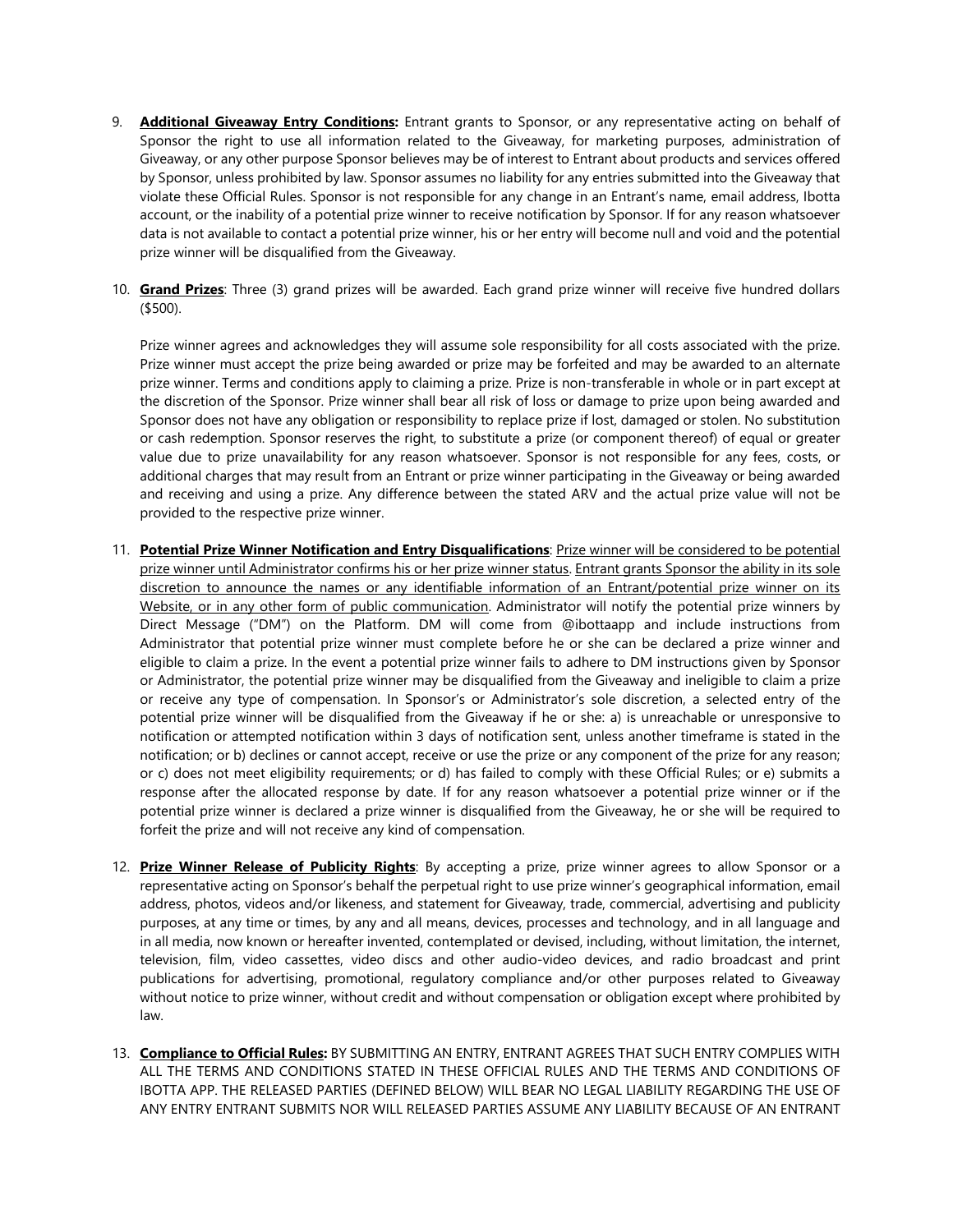USING OR MISUSING THE IBOTTA APP. THE RELEASED PARTIES SHALL BE HELD HARMLESS BY ENTRANT IN THE EVENT IT IS SUBSEQUENTLY DISCOVERED ENTRANT HAS DEPARTED FROM OR NOT FULLY COMPLIED WITH ANY OF THESE OFFICIAL RULES**.** By submission of an entry, Entrant warrants and represents he or she has met these Giveaway eligibility requirements and unconditionally accepts and agrees to be bound by these Official Rules and the decisions of the Sponsor and Administrator.

- 14. **Assumption of Risk Release:** In consideration for entering the Giveaway, each Entrant agrees and acknowledges he or she ASSUME ALL RISKS associated with acceptance, possession, use or misuse of the prize, participation in any related activity and agrees to hold harmless, release, defend and indemnify the Released Parties (defined below).
- 15. **Release and Limitations of Liability: BY PARTICIPATING IN THIS GIVEAWAY ENTRANTS, PRIZE WINNERS, AGREE TO RELEASE, INDEMNIFY, DEFEND AND HOLD HARMLESS SPONSOR, ADMINISTRATOR, AND THEIR PARENT COMPANIES, SUBSIDIARIES, AFFILIATES, PARTNERS, REPRESENTATIVES, AGENTS, SUCCESSORS, ASSIGNS, EMPLOYEES, OFFICERS AND DIRECTORS (COLLECTIVELY, THE "RELEASED PARTIES") FROM ANY AND ALL LIABILITY FOR ANY INJURIES (INCLUDING EMOTIONAL DISTRESS), FROM ANY AND ALL CAUSE OF ACTION, LIABILITIES, SUITS, CLAIMS INCLUDING BUT NOT LIMITED TO, THIRD PARTY CLAIMS THAT MAY BE MADE AGAINST ENTRANTS, AND CLAIMS ARISING OUT OF OR RELATING TO ACCEPTANCE, RECEIPT, POSSESSION OR USE/MISUSE OF ANY PRIZES, OR ANY PUBLICITY OR OTHER PUBLIC EXPOSURE OF ENTRANT, INCLUDING WITHOUT LIMITATION, CLAIMS CONCERNING INFRINGEMENT OR INVASION OF ENTRANT'S PRIVACY OR PUBLICITY RIGHTS, OR DEFAMATION, OR ACTS UNDERTAKEN IN PREPARATION FOR, OR PARTICIPATION IN, THE GIVEAWAY, AND LOSSES AND/OR DAMAGES OF ANY KIND TO PERSONS, INCLUDING DEATH, OR PROPERTY ARISING IN WHOLE OR IN PART, DIRECTLY OR INDIRECTLY, FROM ANY PRIZE OR RESULTING FROM AWARDING, ACCEPTANCE, NOTIFICATION, POSSESSION, USE, MISUSE, LOSS OR MISDIRECTION OF ANY PRIZE OR RESULTING FROM PARTICIPATING OR INABILITY TO PARTICIPATE IN THIS GIVEAWAY PROMOTION OR ANY GIVEAWAY PROMOTION OR PRIZE RELATED ACTIVITIES**. **ENTRANT ASSUMES LIABILITY FOR INJURIES CAUSED OR CLAIMED TO BE CAUSED BY PARTICIPATING IN THE GIVEAWAY, OR BY THE ACCEPTANCE, POSSESSION, USE OF, OR FAILURE TO RECEIVE ANY PRIZE.** The Released Parties shall not have any obligation, responsibility or liability, including but not limited to any responsibility to provide compensation or award any prize to an Entrant, with regard to: (1) Entries that are forged, falsified or altered or contain inaccurate information or do not comply with or violate these Official Rules; (2) Entries and/or notifications that are lost, late, incomplete, illegible, unintelligible, unrecorded, damaged, garbled, or misdirected, for errors, omissions, interruptions, deletions, defects or delays in operations or transmission of information, in each case whether arising by way of technical or other failures or malfunctions of computer hardware, software, communication devices or transmission lines or data corruption, theft, destruction, unauthorized access to, or alteration of, entry materials, loss or otherwise; (3) Electronic communications which are undeliverable as a result of any form of active or passive filtering of any kind, or insufficient space in an Entrant's e-mail account to receive e-mail messages; failures or malfunctions of phones, phone lines or telephone or data transmission systems; interrupted or unavailable network, server or other connections; any error omission, interruption, defect or delay in any transmission or communication; traffic congestion on the Internet or any technical problem; (4) Any technical or human errors resulting in errors of printing of Giveaway offer, administration of Giveaway, potential prize winner Giveaway notification, announcement of Giveaway prize winner and/or prize, or any errors of any kind that may result from Giveaway; (5) Entrants who have committed fraud or deception in entering or participating in the Giveaway or claiming a prize; (6) Any inability of a prize winner to accept the prize in whole or in part for any reason whatsoever; (7) If a prize cannot be awarded to a prize winner due to delays or interruptions due to Acts of God, natural disasters, threats of or actual terrorism, weather, war, fire, labor dispute or strike, civil disturbance, riot, transportation interruption or any similar event or cause beyond the Released Parties reasonable control; (8) Human error, unauthorized human intervention, inaccurate or non-capture or mis-entry of any information and/or of an entry; and (9) Any Entrant, prize winner or any other person for damage to such person's computer or its contents or mobile device. Entrants and prize winners acknowledge that they will release and hold harmless Released Parties from any liabilities, and for but not limited to any claims or causes of action based on publicity rights, defamation or invasion of privacy and the condition and features of a prize. Sponsor reserves the right to correct any errors pertaining to this Giveaway for any reason whatsoever. If for any reason whatsoever the Giveaway (in whole or in part) is not capable of running as planned